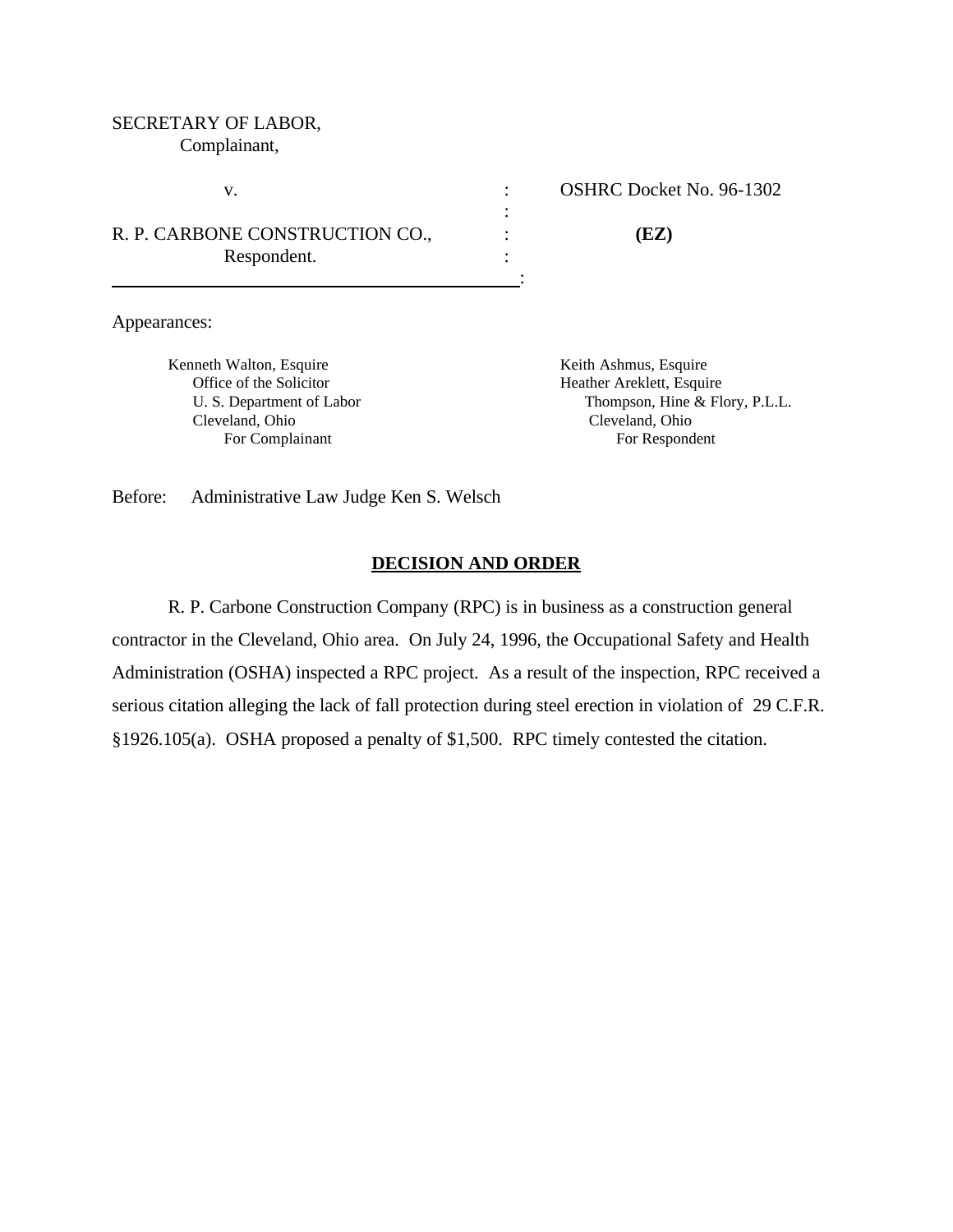The case was assigned to E-Z Trial proceedings under Review Commission Rules 200- 211, 29 C.F.R. §2200.200-211. The E-Z Trial prehearing order dated November 14, 1996, set forth the parties agreed facts and statement of issues. RPC stipulates that at all times pertinent to this proceeding, it was an employer engaged in a business affecting commerce within the meaning of §3(5) of the Occupational Safety and Health Act (Act).

The hearing was held in Cleveland, Ohio, on December 4, 1996.

### **The Inspection**

The parties do not significantly dispute the essential facts (Tr. 6-7). The project, referred to as the Luke Easter Recreation Center, is planned to be a large building enclosing approximately 43,000 square feet for use as an indoor skating rink, basketball facility, and track (Tr. 37, 44; RPC's Affirmative Defenses, p. 2). The building is arched in the center and measures a couple hundred feet long and over 40 feet high at its peak (Exh. R-1; Tr. 13).

RPC, as general contractor, subcontracted the steel erection work to CommSteel. The subcontract required CommSteel to furnish all labor, materials, equipment, and work supervision necessary to accomplish the steel erection work. CommSteel was also required to comply with all safety measures and applicable laws, rules, and regulations, including OSHA standards (Exh. R-2, Articles 3.1 and 6.2).

 Construction on the building started in early May 1996 (Tr. 44). By July 10, 1996, most of the steel framing and trusses were installed, and the bridging and detailing work was started (Tr. 13, 50). By July 24, 1996, the date of the OSHA inspection, CommSteel was completing the bridging and detailing work and was starting to install the corrugated roof sheathing (Exh. C-1; Tr. 13).

 The project superintendent, who coordinates the work of subcontractors, is RPC's sole employee on-site (Tr. 44, 48). He works from RPC's trailer and regularly walks through the construction area once or twice a day (Tr. 48). His walks take five minutes to one hour, and he is checking for caps on rebar, general housekeeping, and tripping hazards (Tr. 49, 61). Additionally, RPC's project manger who coordinates field activities, visits the project once a week to check on progress (Tr. 44, 61, 65).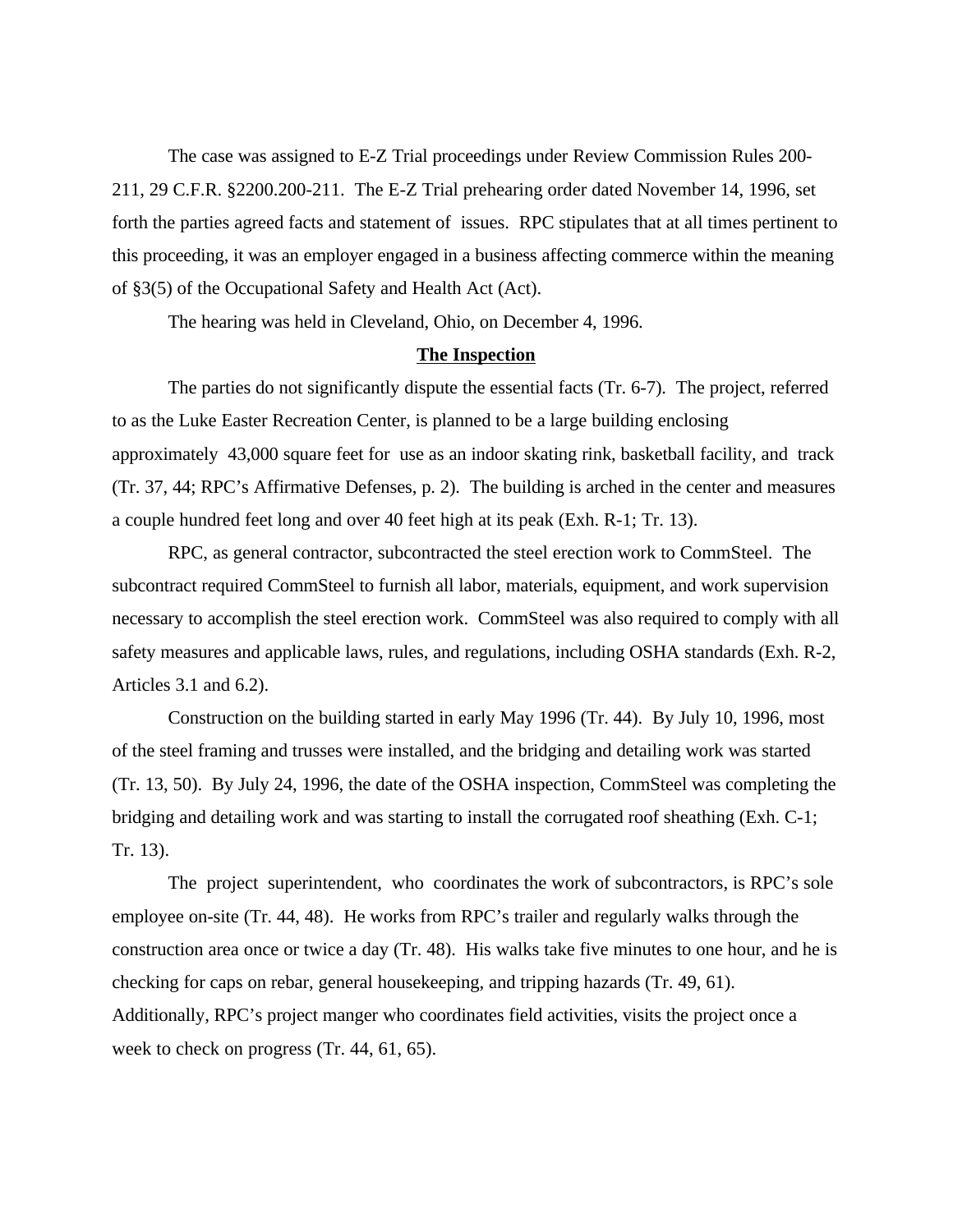After receiving a complaint for the lack of fall protection, OSHA inspected the project on July 24, 1996 (Tr. 15). Upon arriving at the project, the OSHA compliance officer observed two CommSteel ironworkers<sup>1</sup> installing bridging and small pieces of steel near the peak or uppermost portion of the structure approximately 42 feet above the ground (Tr. 13-14, 37). The ironworkers were not tying off their safety belts while welding or moving around the structure. Also, there were no nets, catch platforms, or other fall protection (Exh. C-1; Tr. 21, 38).

Additionally, the compliance officer observed other ironworkers without fall protection working on the north side of the structure. They were working at levels less than 25 feet above the ground (Tr. 34). At the far east end of the project, the compliance officer observed another crew of ironworkers installing corrugated roof sheathing and metal decking. This crew was tying their safety belts to static lines (Exh. C-1; Tr. 21-22).

The OSHA compliance officer located RPC's project superintendent at his trailer and conducted an opening conference with RPC and CommSteel (Tr. 16). He also walked the construction area and interviewed CommSteel's safety manager and the two ironworkers (Tr. 22, 26). The compliance officer was told that CommSteel's ironworkers did not use fall protection while installing bridging, connecting, and moving around the structure (Tr. 25-26).

On August 6, 1996, RPC was cited for failing to ensure the use of fall protection under  $§1926.105(a).$ <sup>2</sup> The citation was based on the two ironworkers installing the bridging near the peak of the structure.<sup>3</sup>

1

2

3

One employee was the union steward.

CommSteel was also cited for failing to use fall protection (Tr. 29).

The ironworkers observed on the north side of the structure are not part of the citation because they were working below 25 feet (Tr. 34).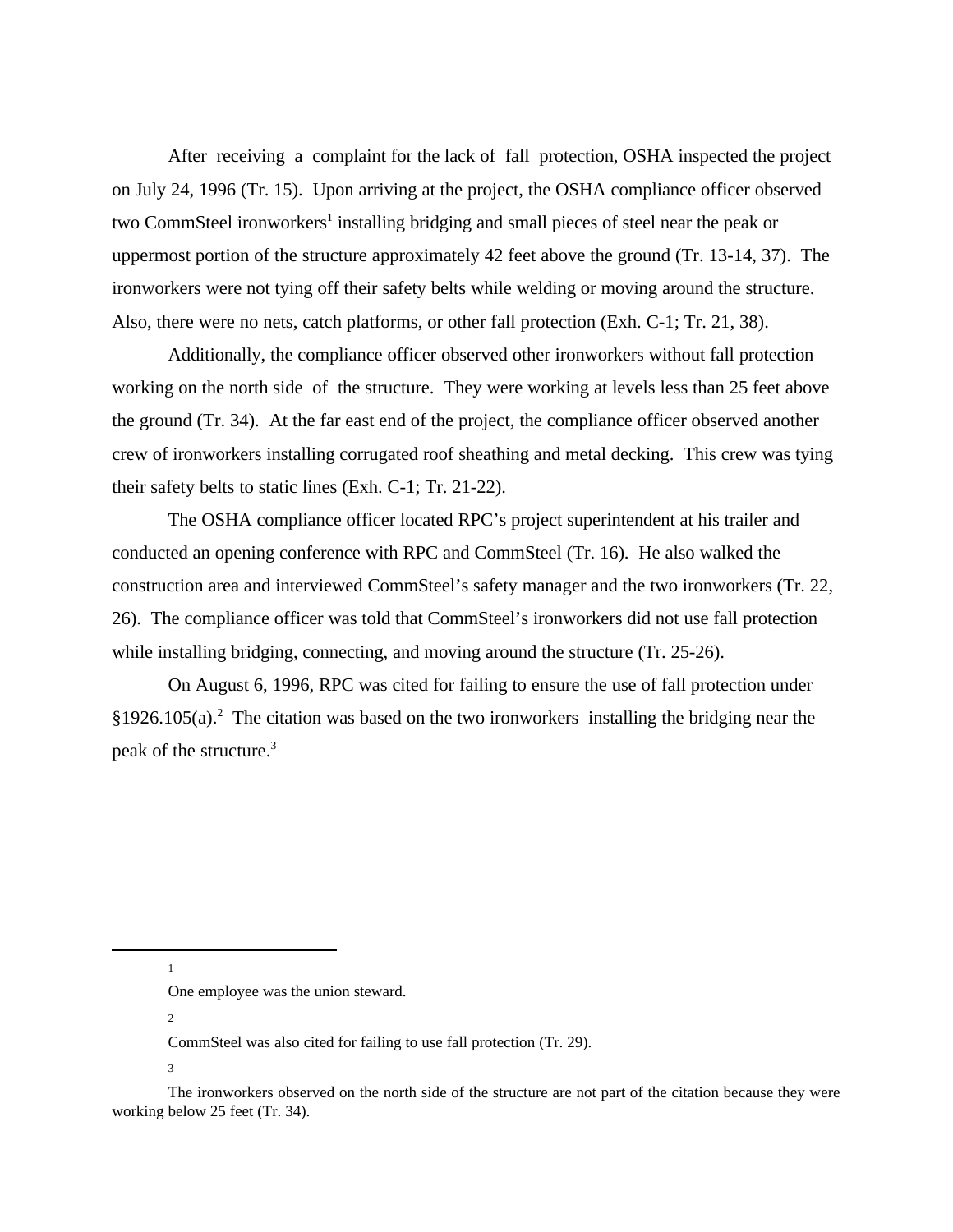#### **Discussion**

The Secretary of Labor has the burden of proving a violation of a safety standard by a preponderance of the evidence. It must show that (1) the cited standard applies to the alleged condition; (2) the terms of the standard were not complied with; (3) employees were exposed to or had access to the violative condition; and (4) the employer knew or could have known of the violative condition with the exercise of reasonable diligence. *Seibel Modern Mfg. & Welding Corp.*, 15 BNA OSHC 1218, 1221-22, 1991-93 CCH OSHD ¶ 29,442, p. 39,678 (No. 88-821, 1991).

#### I. *Violation of 1926.105(a)*

The Review Commission has consistently held that  $$1926.105(a)<sup>4</sup>$  does not require the use of safety nets as long as any one of the enumerated methods of fall protection is used. *RGM Construction Co.*, 17 BNA OSHC 1229 (No. 91-2107, 1995). OSHA establishes a prima facie case upon showing that employees were exposed to a fall hazard in excess of 25 feet, and none of the protective measures were utilized.

RPC does not dispute that safety belts were practical and that the other methods of fall protection identified in § 1926.105(a) were not available. It is also undisputed that the two ironworkers were not using their safety belts while installing bridging and moving around the structure, and they were exposed to a fall of 42 feet. Thus, the record establishes that the requirements of §1926.105(a) were violated and employees were exposed to the violative conditions.

#### II. *General Contractor Responsibility.*

RPC argues, however, that as general contractor, it lacked knowledge, actual or constructive, of CommSteel's failure to use fall protection by the two ironworkers. RPC

4

Section 1926.105(a) provides:

Safety nets shall be provided when workplaces are more than 25 feet above the ground or water surface, or other surfaces where the use of ladders, scaffolds, catch platforms, temporary floors, safety lines, or safety belts is impractical.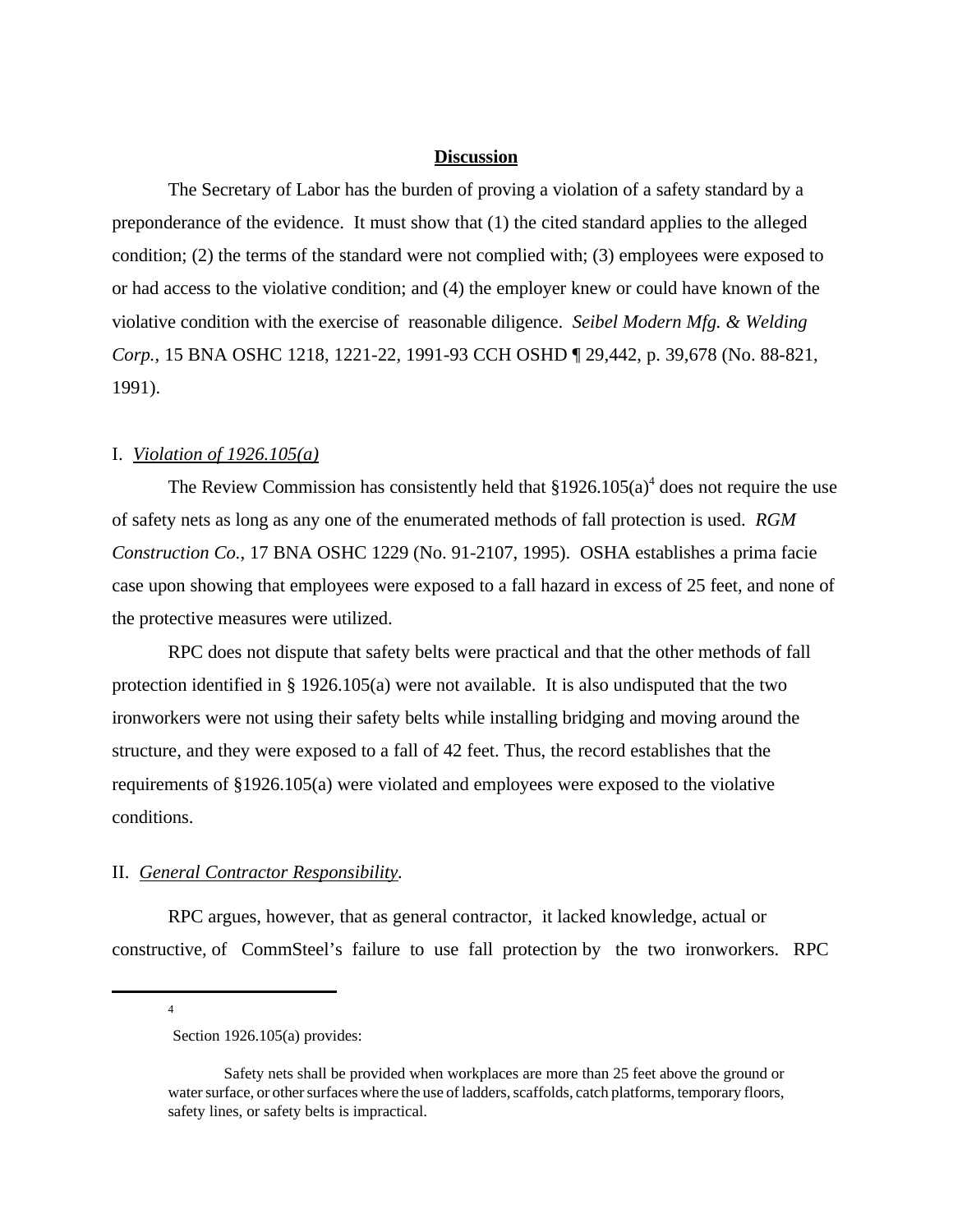asserts the multi-employer worksite defense (EZ Trial prehearing conference order). RPC relies on this court's decision in *Summit Contractors, Inc*., 17 BNA OSHC 1854 (No. 96-55, 1996). In *Summit Contractors,* this court found that Summit did not violate §1926.501(b)(1) for the lack of a guardrail at an elevator opening on the fourth floor because it was not shown that it was reasonable to expect Summit as general contractor to have prevented or detected the unguarded opening left by a subcontractor.

A general contractor who does not have employees exposed and did not create the violative condition is responsible nevertheless for violations of other employers where the general contractor could reasonably be expected to prevent or detect and abate the violation. This responsibility does not depend on whether the general contractor actually created the hazard or has the manpower and expertise to abate the hazard. *Red Lobster Inns of America Inc.*, 8 BNA OSHC 1762, 1980 CCH OSHD ¶ 24,635 (No. 76-4754, 1980). There is a presumption that the general contractor has sufficient control over its subcontractors to require them to comply with the safety standards and to abate the violations. *Gil Haugan d/b/a Haugan Construction Company*, 7 BNA OSHC 2004, 2006, 1979 CCH OSHD ¶ 24,105, p. 29,290 (Nos. 76-1512 & 76-1513, 1979). Therefore, the Review Commission has found it reasonable to expect the general contractor to ensure a subcontractor's compliance with safety standards such as §1926.105(a) if it can be shown that the general contractor could reasonably be expected to prevent or detect and abate the violative condition by reason of its supervisory capacity. The duty imposed on a general contractor is reasonable. *Knutson Construction Co*., 4 BNA OSHC 1759, 1761, 1976-77 CCH OSHD ¶ 21,185, p. 25,481 (No. 765, 1976), *aff'd,* 566 F.2d 596 (8th Cir. 1977).

For example, in *Knutson,* the Review Commission relieved a general contractor of liability for failing to detect a 1-inch crack on the underside of a scaffolding platform before it collapsed. It was concluded that it was unreasonable to expect a general contractor to detect such a crack. However, in *Blount International, Ltd.*, 15 BNA OSHC 1897, 1899, 1992 CCH OSHD ¶ 29,854, p. 40,750 (No. 89-1394, 1992), the Review Commission found it reasonable to expect a general contractor to detect a GFCI problem even though the condition was by nature latent and hidden from view*.*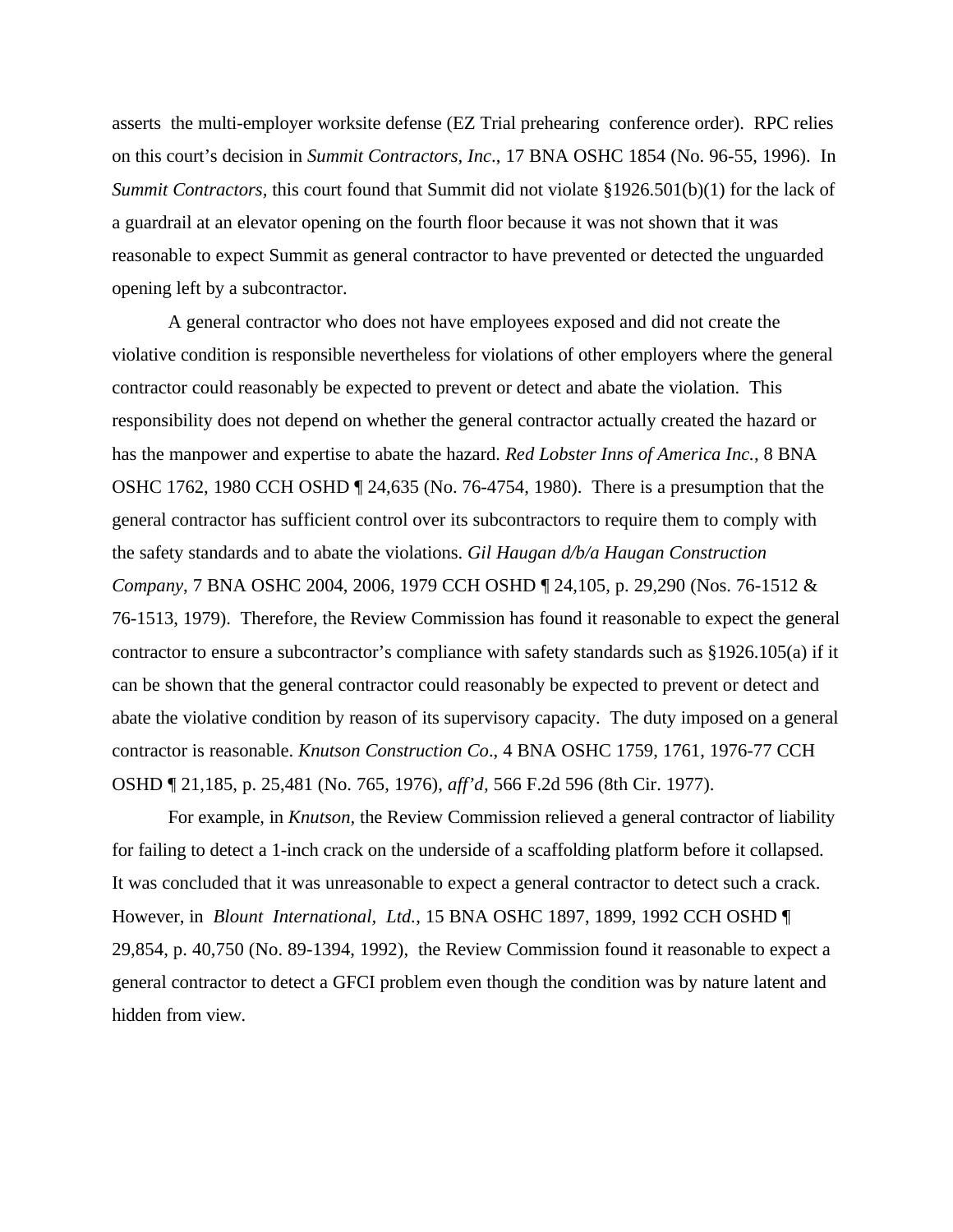In this case, the court concludes that RPC failed to exercise reasonable diligence to prevent or detect the lack of fall protection during CommSteel's bridging and detailing work. RPC's reliance on this court's decision in *Summit Contractors* is misplaced. Unlike in *Summit*, CommSteel's failure to use safety belts or other fall protection while installing bridging and detailing work was in plain view and observable throughout the construction site. The ironworkers were working in an open structure at heights in excess of 25 feet. Also, the lack of fall protection was shown to have existed for approximately two weeks while the birdging and detailing was installed (Tr. 50).

 The court accepts the statements made to the compliance officer by the ironworkers to show how long CommSteel was working without fall protection (Tr. 25-26). In E-Z trial proceedings, hearsay is permitted. See Commission Rule 209(c), 29 C.F.R. § 2200.209(c). Weight is given to the statements because RPC did not deny the substance of the statements or show that CommSteel's fall protection program contained a contrary policy. The testimony of the project superintendent that he could not recall seeing ironworkers not tied off during his walkarounds does not show that fall protection was being utilized (Tr. 51). A general contractor must show that it acted reasonably in attempting to detect or prevent violative conditions. The record reflects the project superintendent may have lacked an adequate understanding of the fall protection requirements of §1926.105(a). The project superintendent admitted to the OSHA compliance officer that:

> Basically, he indicated that he didn't have a lot of experience lately, the past couple of years, with the structural steel. He mentioned that he had been on some renovation at the job site and that he wasn't familiar with the subpart or the portion of the OSHA regulations that deal with fall protection for steel erection (Tr. 27- 28).

RPC argues it relied on CommSteel, a specialty subcontractor, in running a safe, efficient construction project. A general contractor may reasonably rely on its subcontractor's expertise so long as it has no reason to believe that the work is being performed unsafely. *Sasser Electric and Mfg. Co.*, 11 BNA OSHC 2133, 1984-85 CCH OSHD ¶ 26,982 (No. 82-178, 1984). Far from requiring a general contractor to duplicate a subcontractor's safety efforts, the Act demands only that a general contractor apprise itself of which safety efforts the subcontractor has chosen to make in performing the work. *Blount International Ltd*., *supra,* OSHC at 1900 n. 3.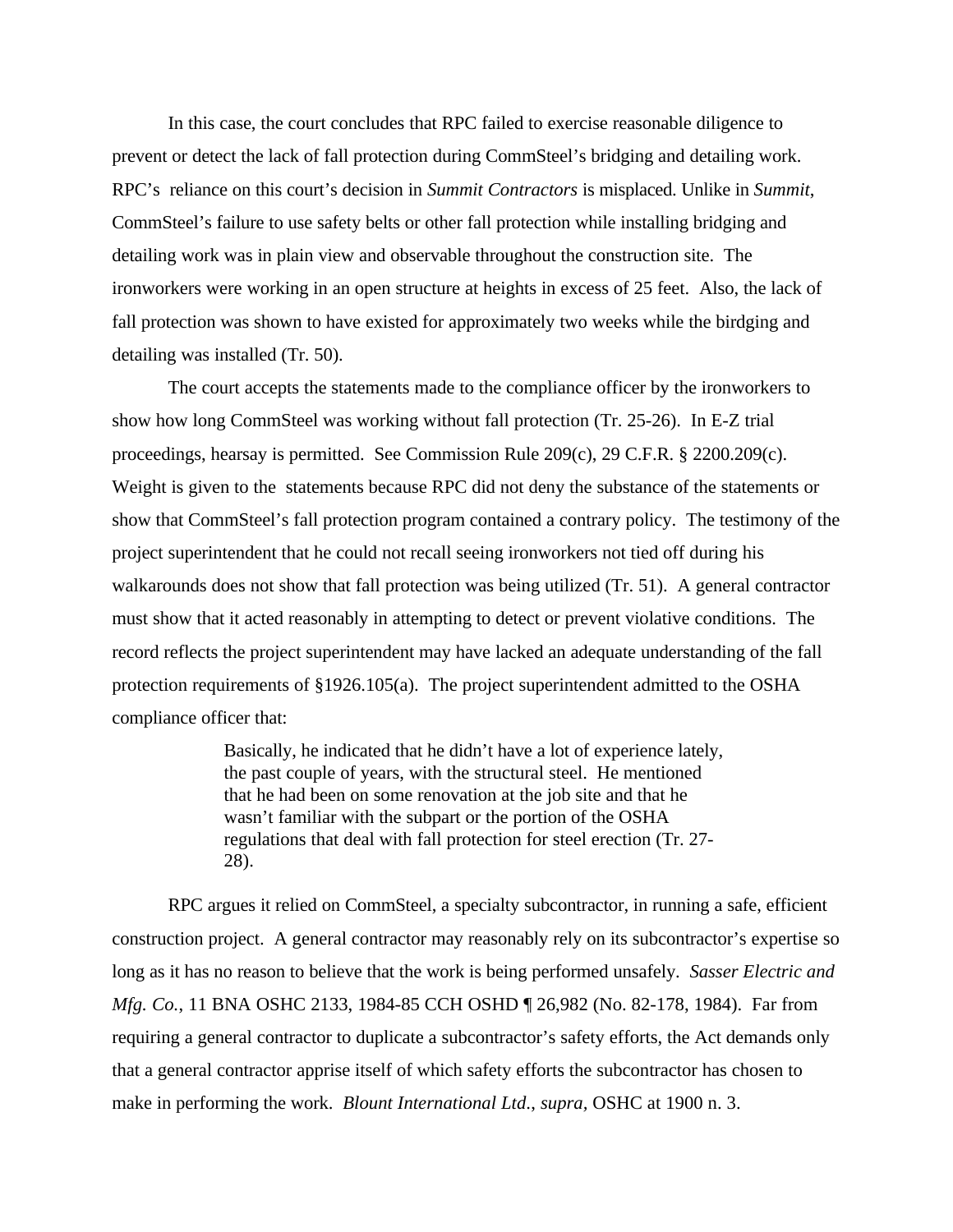Here, the record fails to show that RPC apprised itself of CommSteel's fall protection program. In subcontracting the steel erection work, it is reasonable to expect RPC to have some understanding of CommSteel's safety program, including fall protection. Fall protection provided to ironworkers is an integral part of the steel erection process. However, there was no showing that RPC reviewed or knew the details of CommSteel's fall protection program. Neither RPC's project superintendent nor project manager saw the fall protection plan. There also is no evidence that RPC discussed the method or scope of fall protection with CommSteel. If it had, RPC would have known that CommSteel was not intending to use fall protection while installing bridging and detailing. RPC has a responsibility to know its subcontractor's fall protection plan to assure its adequacy and compliance with safety standards. RPC knew that the ironworkers would regularly, and for long periods of time, be exposed to fall hazards in excess of 25 feet during steel erection. As general contractor, RPC has a responsibility to ensure that the ironworkers were not being exposed to an unsafe condition.

Reliance on a subcontractor's compliance with its subcontract agreement does not relieve the general contractor of its responsibility to prevent or detect the lack of fall protection. Without knowing the scope of CommSteel's fall protection, RPC failed to show it acted reasonably in attempting to prevent or detect an unsafe condition.

If RPC had reviewed the plan and relied on CommSteel's misunderstanding about the application of §1926.105(a) to bridging and detailing work, RPC may have been able to show that it acted reasonably in relying on a subcontractor's representations. However, no such showing or argument was made by RPC. To the contrary, the record shows the project superintendent never saw a written fall protection plan, nor was there any evidence that he requested or discussed the plan with CommSteel (Tr. 57). Thus, RPC failed to act reasonably as a general contractor in preventing or detecting an unsafe condition.

Accordingly, RPC's violation of ¶ 1926.105(a) is affirmed.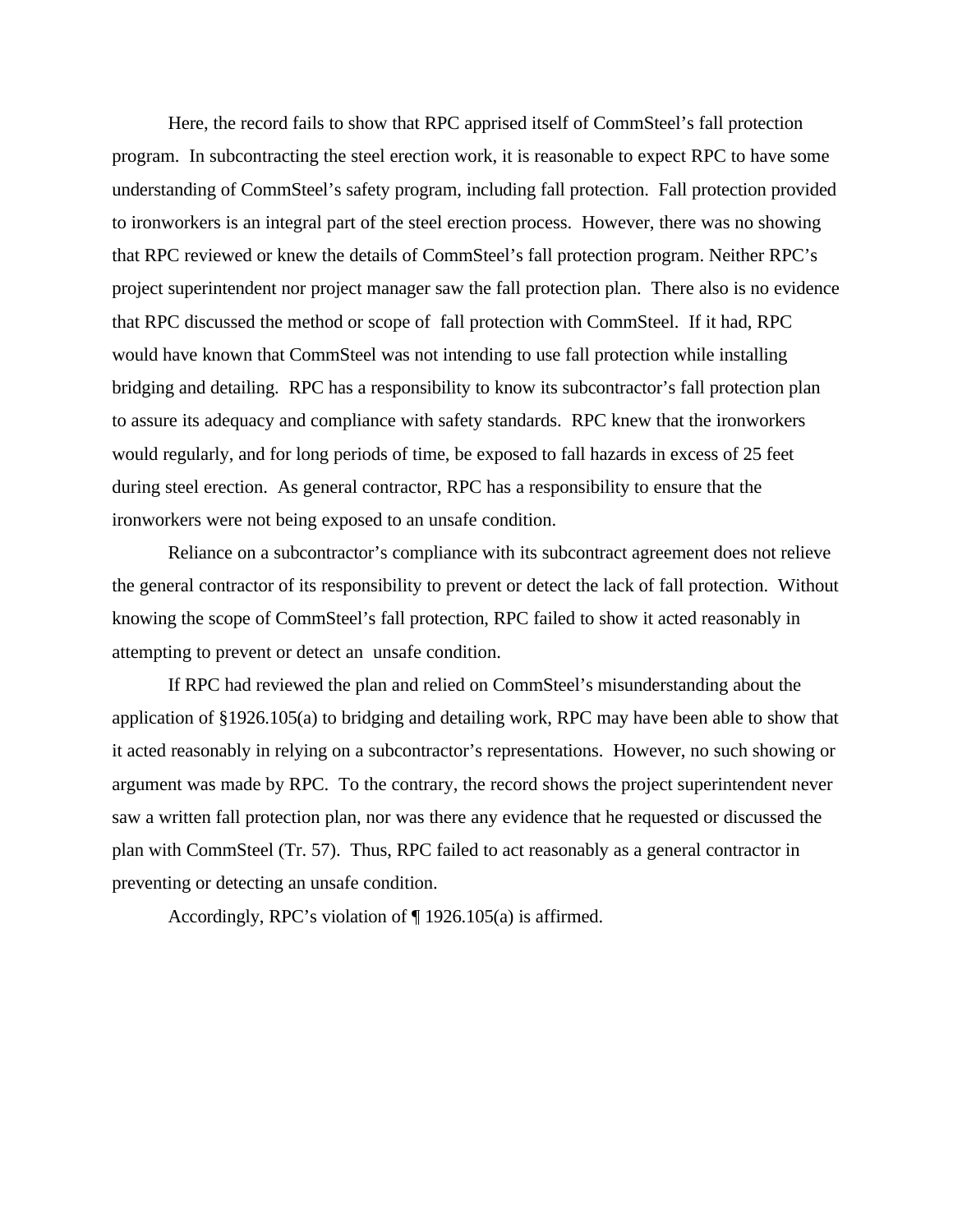#### *III. Classification*

In determining whether the violations of  $\S$  1926.105(a) are serious within  $\S$  17(k) of the Act, OSHA must show that RPC knew or should have known, with the exercise of reasonable diligence, of the presence of the violations, and there was a substantial probability that death or serious physical harm could result from the condition.

As discussed, the record establishes that RPC should have known of the lack of fall protection with the exercise of reasonable diligence. RPC has "an obligation to inspect the work area, to anticipate hazards to which employees may be exposed and to take measures to prevent the occurrence." *Frank Swidzinski Co*., 9 BNA OSHC 1230, 1233, 1981 CCH OSHD ¶ 25,129, p. 31,032 (No. 76-4627, 1981). The lack of fall protection was in plain view and clearly observable. As for the expected injury, the issue is whether the resulting injury would likely be death or serious injury if an accident should occur. *Whiting-Turner Contracting Co.*, 13 BNA OSHC 2155, 2157, 1989 CCH OSHD ¶ 30,148, p. 41,478, n. 5 (No. 91-862, 1993). The failure to utilize fall protection from a height of 42 feet can reasonably be expected to cause serious injury or death. Therefore, a serious violation is established.

#### *IV. Penalty*

The Commission is the final arbiter of penalties in all contested cases. Under  $\S 17(i)$  of the Act, in determining an appropriate penalty, the Commission is required to consider the size of the employer's business, history of previous violations, the employer's good faith, and the gravity of the violation. Gravity is the principal factor to be considered here.

OSHA proposed a penalty of \$1,500. In considering the penalty, OSHA gave RPC 40 percent credit for size as a medium employer with less than 100 employees. There was no credit given for history and good faith because RPC received a previous citation within the last three years regarding the lack of fall protection. The court accepts OSHA's findings as to size, history, and good faith. With regard to the gravity, the probability and severity is considered high in that two employees were exposed to a fall of 42 feet without fall protection.

Accordingly, for a serious violation of § 1926.105(a), a penalty of \$1,500 is assessed.